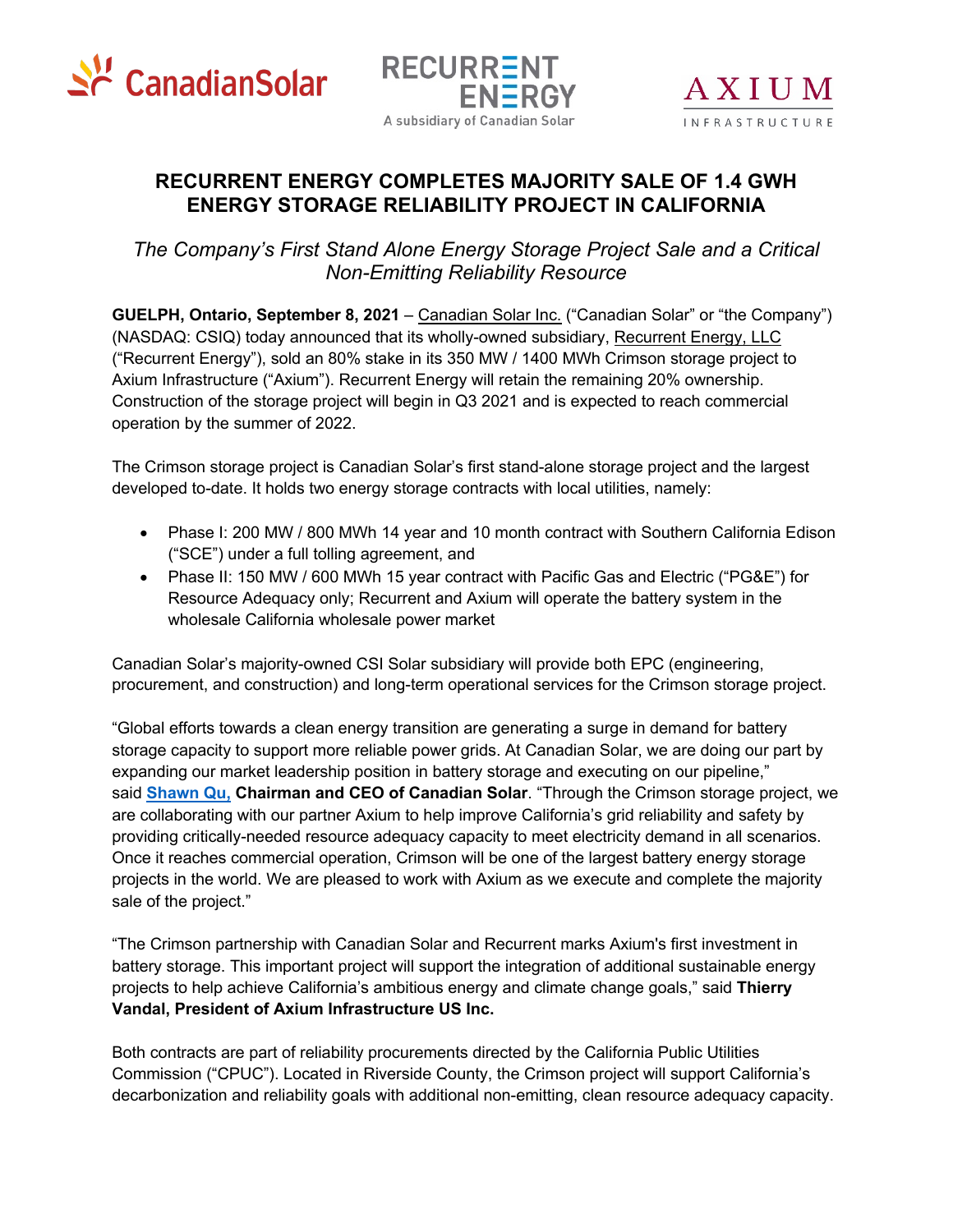





A subsidiary of Canadian Solar<br>The U.S. Interior Department's Bureau of Land Management issued final approval earlier this year as the Crimson project is sited on public lands in the California desert.

#### **About Canadian Solar Inc.**

Canadian Solar was founded in 2001 in Canada and is one of the world's largest solar technology and renewable energy companies. It is a leading manufacturer of solar photovoltaic modules, provider of solar energy and battery storage solutions, and developer of utility-scale solar power and battery storage projects with a geographically diversified pipeline in various stages of development. Over the past 20 years, Canadian Solar has successfully delivered over 59 GW of premium-quality, solar photovoltaic modules to customers across the world. Likewise, since entering the project development business in 2010, Canadian Solar has developed, built, and connected over 6.1 GWp in over 20 countries across the world. Currently, the Company has around 400 MWp of projects in operation, nearly 6 GWp of projects under construction or in backlog (late-stage), and an additional 16 GWp of projects in pipeline (mid- to early- stage). Canadian Solar is one of the most bankable companies in the solar and renewable energy industry, having been publicly listed on the NASDAQ since 2006. For additional information about the Company, follow Canadian Solar on LinkedIn or visit www.canadiansolar.com.

### **About Recurrent Energy (Canadian Solar Subsidiary)**

Recurrent Energy is a leading utility-scale solar and storage project developer, delivering competitive, clean electricity to large energy buyers. Based in the U.S., Recurrent Energy is a wholly owned subsidiary of Canadian Solar Inc. and functions as Canadian Solar's U.S. project development arm. Recurrent Energy has approximately 5 GW of solar and storage projects in development in the U.S. Additional details are available at www.recurrentenergy.com.

### **About Axium Infrastructure Inc.**

Axium Infrastructure (comprised of Axium Infrastructure Inc. and its affiliated entities) is an independent portfolio management firm dedicated to generating long-term investment returns through investing in core infrastructure assets. Axium Infrastructure had over US \$5 billion in assets under management as of June 30, 2021, as well as approximately US\$1.4 billion in co-investments. The firm benefits from the capabilities of a group of specialists with decades of experience acquiring, developing, financing, operating and managing infrastructure assets. Focus is placed on assets that are supported by robust market demand and under long-term contract with creditworthy counterparties. Since 2010, the firm has invested in a diversified portfolio of over 165 North American infrastructure assets. For further information, including information about other infrastructure assets the firm has invested in, please visit www.axiuminfra.com.

### **Safe Harbor/Forward-Looking Statements**

Certain statements in this press release, including but not limited to the use of proceeds, are forward-looking statements that involve a number of risks and uncertainties that could cause actual results to differ materially. These statements are made under the "Safe Harbor" provisions of the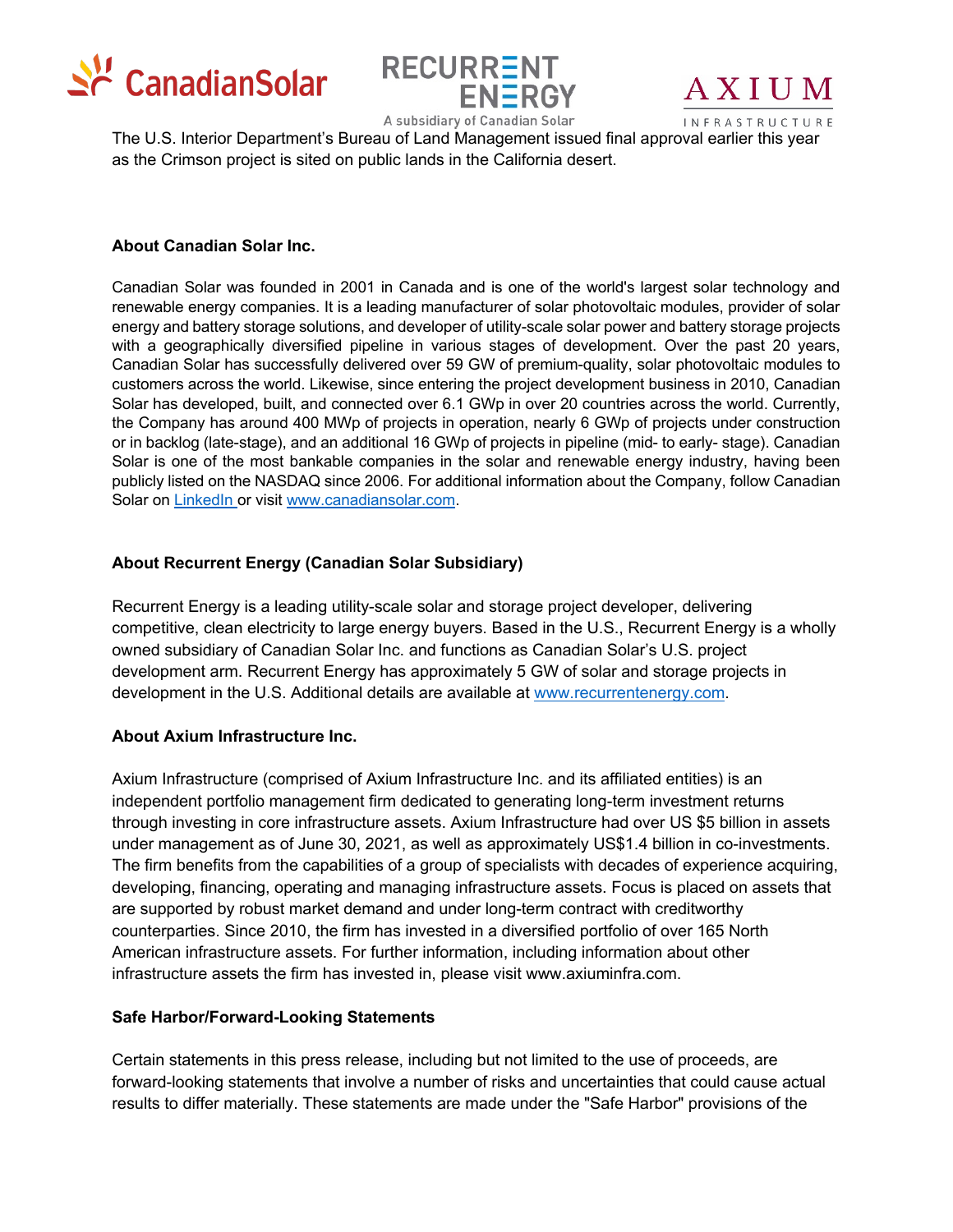



# AXIUM

A subsidiary of Canadian Solar **INFRASTRUCTURE**<br>U.S. Private Securities Litigation Reform Act of 1995. In some cases, you can identify forwardlooking statements by such terms as "believes," "expects," "anticipates," "intends," "estimates," the negative of these terms, or other comparable terminology. Factors that could cause actual results to differ include general business and economic conditions and the state of the solar industry; volatility, uncertainty, delays and disruptions related to the COVID-19 pandemic; governmental support for the deployment of solar power; future available supplies of high-purity silicon; demand for end-use products by consumers and inventory levels of such products in the supply chain; changes in demand from significant customers; changes in demand from major markets such as Japan, the U.S., India, China and Brazil; changes in customer order patterns; changes in product mix; capacity utilization; level of competition; pricing pressure and declines in average selling prices; delays in new product introduction; delays in utility-scale project approval process; delays in utility-scale project construction; delays in the completion of project sales; delays in the process of qualifying to list the CSI Solar subsidiary in the PRC; continued success in technological innovations and delivery of products with the features customers demand; shortage in supply of materials or capacity requirements; availability of financing; exchange rate fluctuations; litigation and other risks as described in the Company's SEC filings, including its annual report on Form 20-F filed on April 19, 2021. Although the Company believes that the expectations reflected in the forward-looking statements are reasonable, it cannot guarantee future results, level of activity, performance, or achievements. Investors should not place undue reliance on these forward-looking statements. All information provided in this press release is as of today's date, unless otherwise stated, and Canadian Solar undertakes no duty to update such information, except as required under applicable law.

### **Canadian Solar Inc. Investor Relations Contacts**

Isabel Zhang Investor Relations Canadian Solar Inc. investor@canadiansolar.com

David Pasquale Global IR Partners Tel: +1-914-337-8801 csiq@globalirpartners.com

### **Recurrent Energy Media Relations Contact**

Sarah Bray Innovant Public Relations Tel: +1-713-496-3489 Sarah@InnovantPR.com

### **Axium Infrastructure Contact**

Anne-Sophie Roy Investor Relations